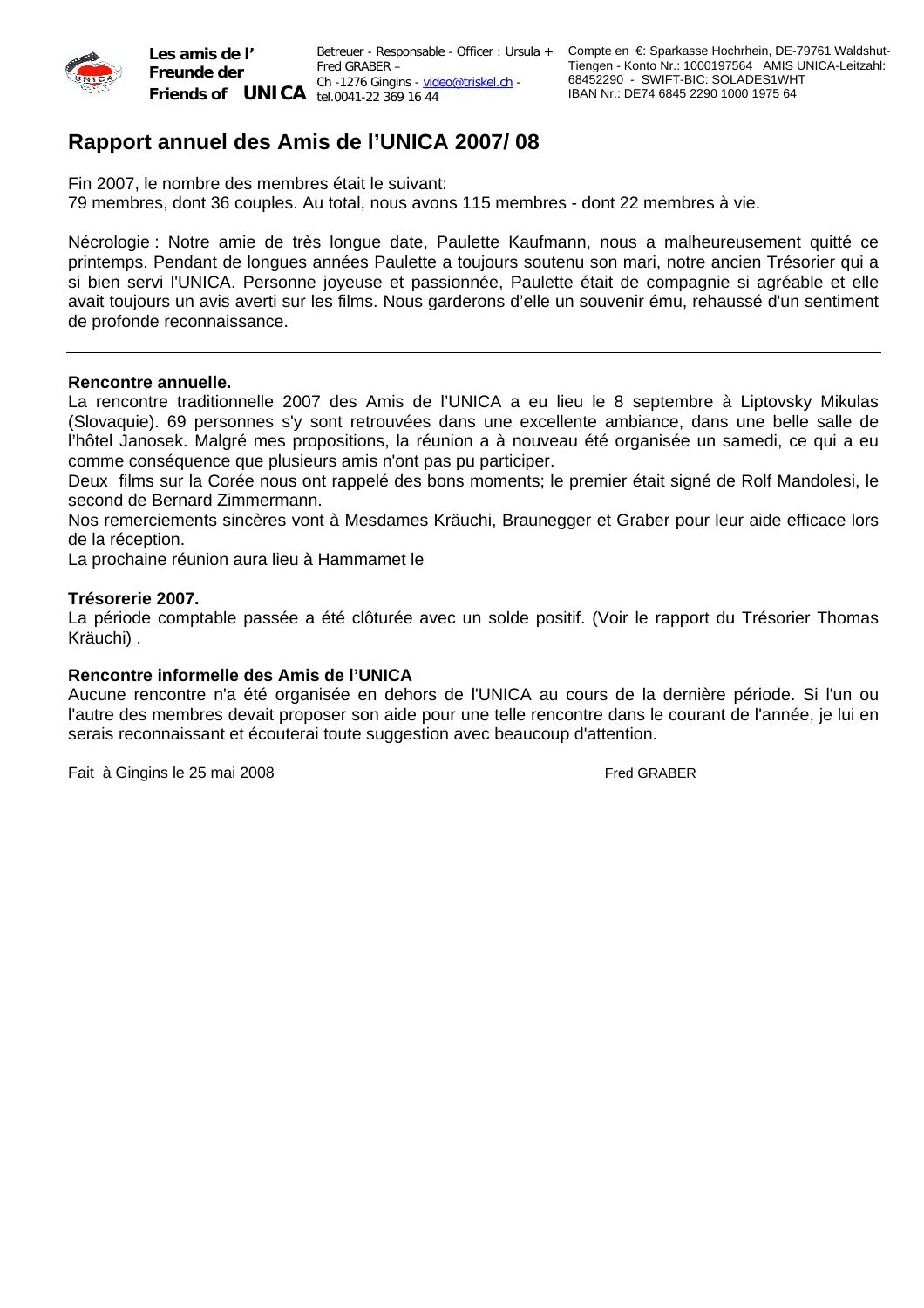

**Les amis de l' Freunde der Friends of UNICA** tel.0041-22 369 16 44

Betreuer - Responsable - Officer : Ursula + Fred GRABER – Ch -1276 Gingins - video@triskel.ch -

Compte en €: Sparkasse Hochrhein, DE-79761 Waldshut-Tiengen - Konto Nr.: 1000197564 AMIS UNICA-Leitzahl: 68452290 - SWIFT-BIC: SOLADES1WHT IBAN Nr.: DE74 6845 2290 1000 1975 64

# **2007/ 08 Annual Report for the Friends of UNICA**

The membership at the end of 2007 was as follows 79 members, including 36 couples. We have 115 members in total, of whom 22 are lifelong members.

Obituary : Our long-time friend Paulette Kaufmann passed away last Spring, Paulette was a very well known figure in our festivals, providing indefatigable support to her dear husband who has been the deserving treasurer of UNICA for so may years. Paulette was a passionate and very social person, always prepared to share her joyfulness with her many friends and knowledgeable opinions about the films. We will keep her in best memory, with strong feelings of gratitude and recognition.

## **Annual get-together**

The 2007 traditional get-together of the Friends of UNICA took place on 08 September in Liptovsky Mikulas (Slovakia). 69 personnes attended the meeting and enjoyed the event organised in a parlour of Hotel Janosek. However, contrary to my request, the meeting had been scheduled once again on a Saturday so that many Friends could not attend.

Two films about Korea - one by Rolf Mandolesi, the second one by Bernard Zimmermann - were shown and called many pleasant moments to memory.

We would also like to offer warm thanks to the ladies - U. Kräuchi, G. Braunegger and U. Graber for their efficiency in the preparation of the party.

The next get-together will be in Hammamet on …

## **Accounts 2007.**

The financial year was closed with a positive operating balance (See the report submitted by the Treasurer Thomas Kräuchi) .

## **Informal Meeting of the Friends of l'UNICA**

No meeting - apart from the above get-together - was organised in the course of the past year. Should any member be prepared to offer assistance and make suggestions for such a meeting, he/she would be most welcome to do so we will do our best to follow up on his/her suggestions.

Made in Gingins on 25 May 2008 Fred GRABER